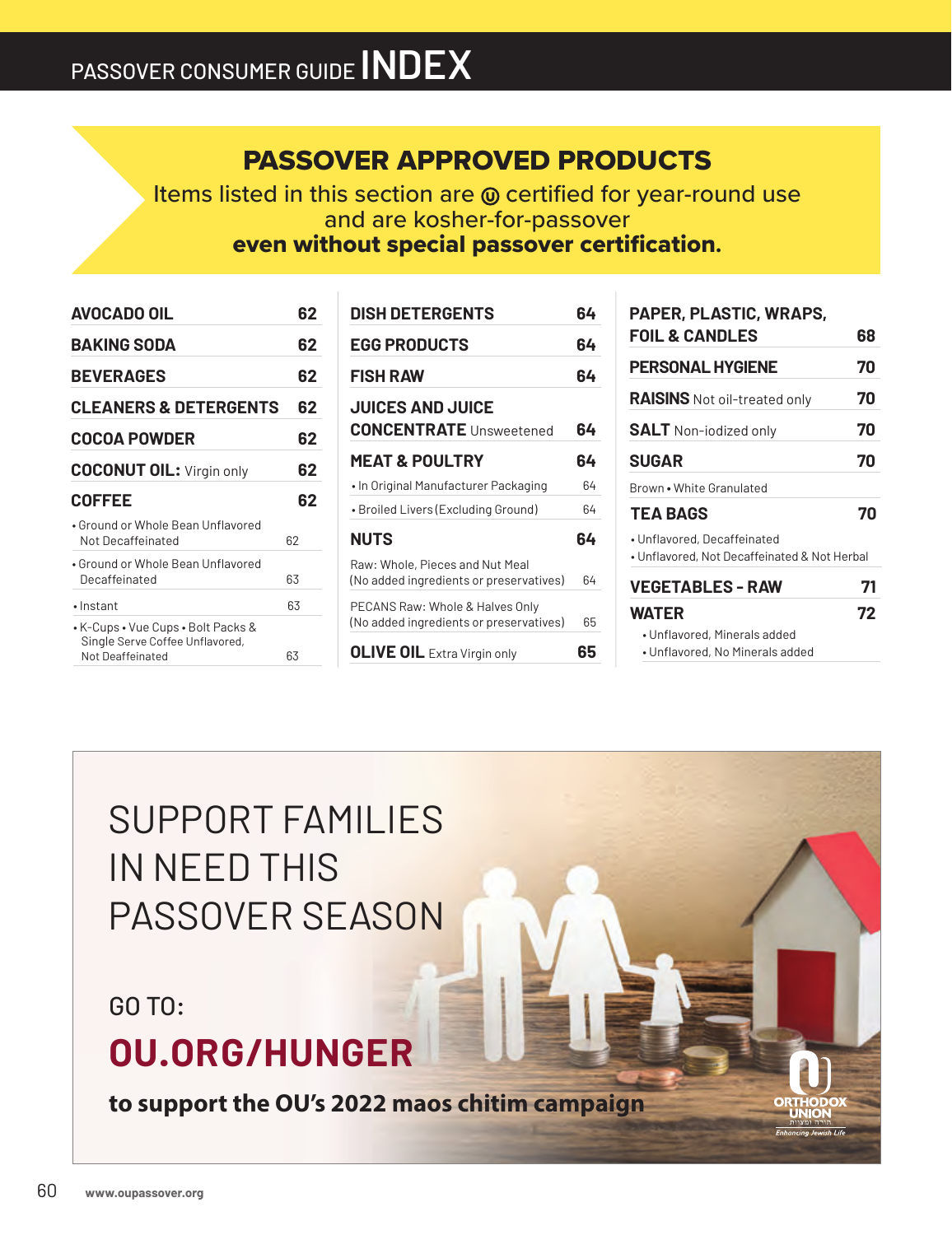Items listed in this section are @ certified for year-round use and are kosher-for-passover **even without special passover certification.**

#### **AVOCADO OIL**

**CHOSEN FOODS WEGMANS**

#### **BAKING SODA**

**ALWAYS SAVE ARM & HAMMER AUNT PATTY'S BAKING SUPPLIES BADIA CLOVER VALLEY DAN-D-PAK DAVIS GEFEN GREAT VALUE KARLINS FINEST LIDL MEIJER NICE! PRICE RITE SE GROCERS ESSENTIALS SHAVIT-SHTERN SHOPRITE SIGNATURE SELECT SPROUTS FARMERS MARKET**

#### **BEVERAGES**

**SODASTREAM** Carbon Dioxide Cylinders, Carbon Dioxide Gas Filling

#### **CLEANERS & DETERGENTS**

**101 BLEACH AJAX ARM & HAMMER ASTONISH AUSTIN'S BAB-O BIG O BON AMI CASCADE CERAMABRYTE CLAIRE CLOROX COMMERCIAL SOLUTIONS® PINE-SOL® DAPPLE DAWN DIP-IT® LIME-A-WAY® DIVERSEY EASY-OFF ELCO EPIC ESSENTIAL EVERYDAY**

**EVERCARE FANTASTIK FINAST FINISH FIT FOODTOWN GAIN GEFEN GEULA GIANT GLICKS GODDARD'S GREAT VALUE GREEN MOUNTAIN COFFEE HAGERTY HANDY-KLENZ HARRIS TEETER YOUR HOME HERITAGE HOGLA KIMBERLY HOMELIFE HY-TOP JET-DRY KEATING KLENZER KITCHEN KLENZER KRASDALE LIFE GOODS LIME-A-WAY LYSOL MAGIC MR. CLEAN MR. CORN MURPHY'S NATURAL VALUE NIAGARA O-CEL-O OLD DUTCH OUR FAMILY OUR FINEST PARADE PATHOSANS POWER SCOUR PROCTER & GAMBLE PUBLIX RADIANCE ROYAL S.C. JOHNSON SCOTCH-BRITE SCRUBBING BUBBLES SEVENTH GENERATION SHOPPERS VALUE SHOPRITE SIMPLY DONE SOFT SCRUB SOUTHERN HOME STARCO CHEMICAL STOP & SHOP STYLESELECTIONS SUN SUNLIGHT SUPERIOR PERFORMANCE TARNISHIELD TRADER JOE'S UFO ULTRA PALMOLIVE**

**UP & UP VALUE CHOICE WEGMANS WEIMAN WHIRL POOL WINDEX WRIGHTS XTRA ZHENGTONG**

#### **COCOA POWDER**

**HERSHEY'S**

#### **COCONUT OIL Virgin Only**

**ALOFA AS-IS FOOD AUNT PATTY'S OILS BETTERBODY FOODS BUTCHER BOY CIBARIA GOURMET QUALITY CIUTI CRESCENT DONA YIYA FAIRWAY FOOD CLUB FULL CIRCLE MARKET GNC SUPERFOODS HAPPY BELLY HARVEST FARMS ORGANIC HEALTHY ORIGINS ISLAND FRESH KELAPO LAURA LYNN LOWES FOODS LUCKY VITAMIN NUTIVA O ORGANICS ORGANIC FIELDS ORGANIC GREAT VALUE PURELY AMAZING ORGANIC ROCKWELL'S ROLAND SHURFINE SIMPLE TRUTH ORGANIC SIMPLY NATURE ORGANIC SOLIMO SORRENTO SPECTRUM CULINARY SPECTRUM NATURALS THAI COCO THE FRESH MARKET THRIVE MARKET VELMA VITA VITACOST VIVA NATURALS WELLSLEY FARMS WESTERN FAMILY**

#### **COFFEE GROUND & WHOLE BEAN Unflavored Not Decaffeinated**

**1850 BY FOLGERS 7-ELEVEN ADAGIO AHOLD USA WEDGE LOGO AMBIANCE AMORA ARCHER FARMS ARTISMO ASPEN RIDGE COFFEE BARISSIMO BARISSIMO LIMITED EDITION BARISTA ORGANICA BARRIE HOUSE COFFEE ROASTERS BARRIE HOUSE GOURMET COFFEE BEACHCOMBER BEST BEAN BESTPRESSO BETTER VALU BIG Y BLACK POINTE BAY BONUS BLEND BOWL & BASKET BRANDLESS, INC. BRIOCHE DOREE BROOKLYN COFFEE HOUSE BROOKLYN ROASTING COMPANY BROWN GOLD BRULERIE MONT ROYAL BRULERIE ST. DENIS BY THE BEAN CAFE BRITT CAFE DELICIOSO CAFE INDULGENCIA CAFE LEYENDA CAFE PRIMA CAFE PROMENADE CAFE TASTLE CAFESPRESSO CANTERBURY SIGNATURE CARIBOU COFFEE CBG001235A CDM CENTRAL MARKET CLASSICS CHASE & SANBORN CHEF'S QUALITY CHOCK FULL O'NUTS CLOVER VALLEY CO-OP CENTSIBLES COFFEE DIRECT COFFEE DISTRIBUTING COFFEE PEOPLE COFFEE PLANET COLONIAL INT'L COFFEE COMPASS COPPER MOON**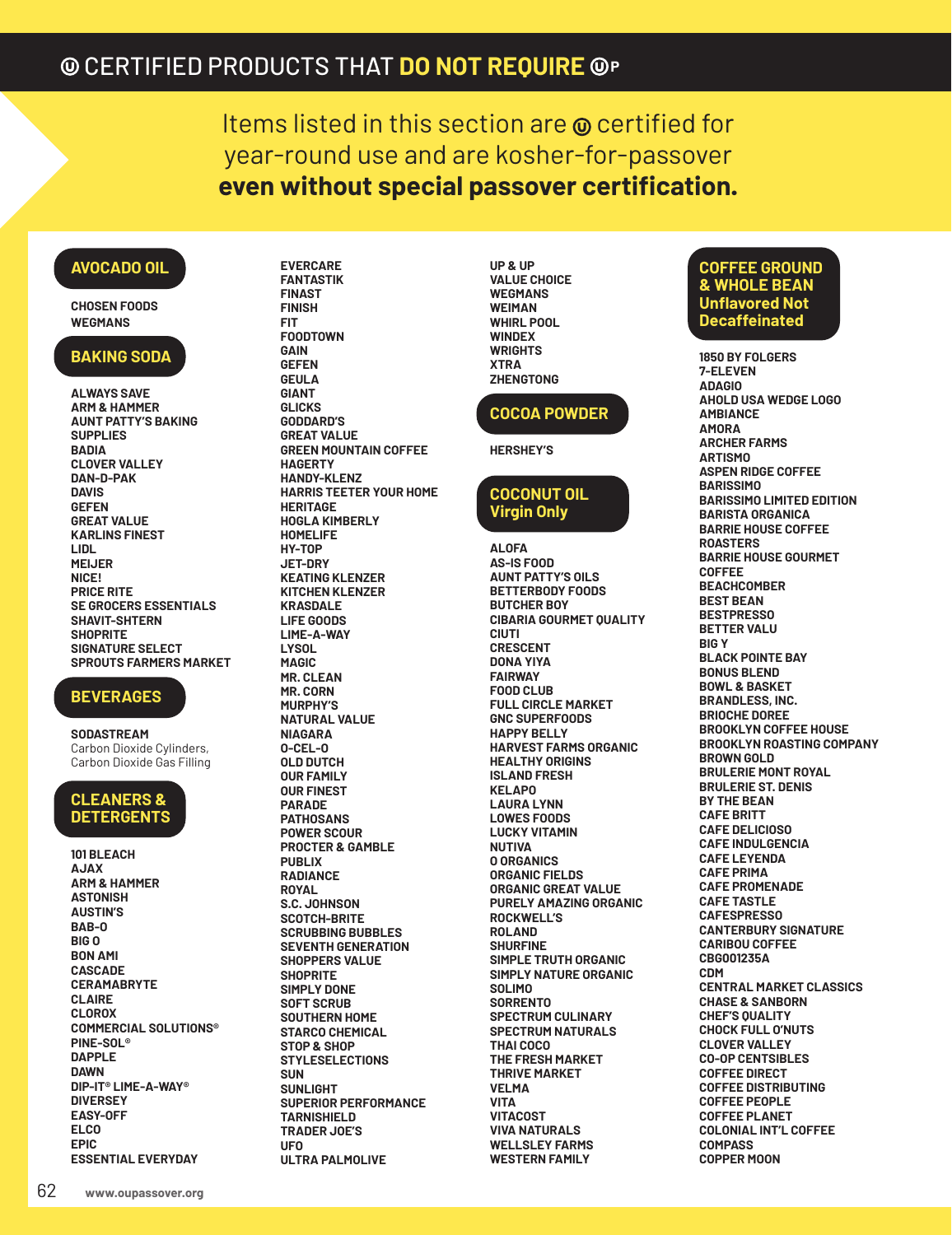**COSMOPOLITAN CULINARY CIRCLE DANIELS BLEND DONUT HOUSE COLLECTION DUNKIN DONUTS DUNKIN' DONUTS EIGHT O'CLOCK ELDORADO ELLIS EQUAL EXCHANGE EQUAL EXCHANGE FAIRLY TRADED EQUINE ESSENTIAL EVERYDAY EUROPEAN COFFEE CLASSICS EVERBLEND FAIR LANE COFFEE FAREWAY FARM FRESH MORNING'S FARMER BROS. COFFEE AND TEA FINLAYS FOLGERS FOOD CLUB FOOD LION FRESH VALLEY FARM FULL CIRCLE GIANT EAGLE GIRL SCOUTS GOLDEN HARBOUR GOYA GREAT ATLANTIC & PACIFIC TEA CO. GREAT VALUE GREEN MOUNTAIN COFFEE GRIND ON H.T. TRADER NATURAL H.T. TRADERS HANNAFORD HAPPY BELLY HARRIS TEETER HARVEST FARMS HENA HIGH DESERT ROASTERS HIGHLAND ESTATES HIGHLAND VILLAGE RESERVE HILL COUNTRY FARE HILLS BROS. HOPE FOR WARRIORS HY-TOP HY-VEE ILLY CAFFE INGLES BEST JASON JAVA FUNDER JAVA GOLD JAVA HOMESTEAD JAVA WORLD JAVARAMA KA'U COFFEE MILL KAUAI COFFEE KIMBO KIRKLAND SIGNATURE KIRKLAND SIGNATURE INTERNATIONAL KOSÈ KRISPY KREME DOUGHNUTS LA PREFERIDA LAUGHING MAN LAURA LYNN LAVAZZA LIDL LOWES**

**LUZIANNE MAGNUM EXOTICS - A TASTE OF THE EXOTIC MARGARITAVILLE MARKET DISTRICT MARLEY COFFEE MARQUIS MARTINSON MAXWELL HOUSE MCCAFE MELITTA MJB MOTHER PARKERS MOUNTAIN CABIN MY ESSENTIALS NABOB NANLAND NATURE'S PROMISE NESCAFE RESERVA NESCAFE TASTER'S CHOICE NESTLE NEW ORLEANS ROAST NEWMAN'S OWN ORGANICS NICE! NONNI'S NORTH STAR TRADING COMPANY OHIO STATE ORIENT EXPRESS OUR FINEST PANERA PARADE PARKER HOUSE/PINNACLE PEET'S COFFEE PJ'S COFFEE OF NEW ORLEANS POLKA DOT CAFE PRICE CHOPPER PRICE RITE PRICE SAVER PRIVATE SELECTION PUBLIX PUREARTH ORGANIC COFFEE RAINBOW FALLS RED & WHITE RED BAG REVEILLE REVV RIDGELINE RIO GRAND ROASTERS RIPAFRATTA COFFEE ROASTER'S PRIDE ROASTERS EXCHANGE ROUSES MARKETS ROYAL CLUB RT S&D COFFEE SAVER'S CHOICE SCHNUCKS SCREEN 18 CRAFTED COFFEE SE GROCERS SEATTLE'S BEST COFFEE SECOND CUP SEGAFREDO ZANETTI SHOCK COFFEE SHOPKO MARKET SHOPRITE SHUFFLE BEAN SHURFINE SIGNATURE SELECT SILVER SOURCE SIMPLYNATURE**

**SPARTAN NASH**

**SPARTAN NASH - OUR FAMILY SPIRIT BEAR COFFEE COMPANY STARBUCKS STATER BROS. SUPERVALU TASTER'S CHOICE TAYLOR & BYRNES TEJAS CAFE TFN THAT'S SMART! THE ORIGINAL DONUT SHOP TIM HORTONS TIM HORTONS USA INC TIMOTHY'S TOPS TORREFAZIONE ITALIA TRADER JOE'S TRILLIANT TULLY'S COFFEE TWIN RIDGE ROASTERS U.S. COFFEE UNCLE BUCKS UNIQUELY J UNIVERSITY OF INDIANA UNIVERSITY OF WISCONSIN VALUE CORNER VAN HOUTTE VIAGGIO ESPRESSO VICTOR ALLEN W.B. LAW & SON WAWA WEGMANS WEIS WESTERN FAMILY CLASSICS WESTERN NATURAL WHISKEY BAY ROASTING COMPANY WHITE HOUSE/PINNACLE WHITE ROSE WOLFGANG PUCK WORKHORSE COFFEE ZABAR'S**

#### **COFFEE: GROUND OR WHOLE BEAN Unflavored Decaffeinated**

**BESTPRESSO BROOKLYN COFFEE HOUSE BROOKLYN ROASTING COMPANY DANIELS BLEND ELLIS FOLGERS HENA PARKER HOUSE/PINNACLE VIAGGIO ESPRESSO WHITE HOUSE/PINNACLE**

#### **COFFEE: INSTANT**

**FOLGERS** Decaffeinated, Regular

**Nescafe Taster's Choice** Regular **Via**

### Regular

**COFFEE: K-CUPS, VUE CUPS, BOLT PACKS AND SINGLE SERVE COFFEE Unflavored Not Decaffeinated**

**ADAGIO**

**AMAZON FRESH BARISSIMO BARISTA BROTHERS BARISTA PRIMA COFFEEHOUSE BARRIE HOUSE COFFEE ROASTERS BEAUMONT COFFEE BEST BUY BOWL & BASKET BUSCH'S SPECIALTY CAFE BRITT CAFE GILA CAFÉ PUNTA DE CIELO CARIBOU COFFEE CHOCK FULL O'NUTS COFFEE ICON COFFEE PEOPLE COMPLIMENTS COOL BEANS COUNTRY STYLE DIEDRICH COFFEE DONUT HOUSE COLLECTION DUNKIN' DONUTS EIGHT O'CLOCK ELDORADO EMERIL'S GOURMET COFFEE ESSENTIAL EVERYDAY EXECUTIVE SUITE COFFEE FAREWAY FOLGERS FREDMEYER FULL CIRCLE GREAT VALUE GREEN MOUNTAIN COFFEE HARRIS TEETER HARVEST FARMS HILLS BROS. ILLY® INGLES BEST IRRESISTIBLES JAVA ROAST JAVARAMA JOFFREY'S COFFEE & TEA COMPANY KAUAI COFFEE KIRKLAND SIGNATURE KRISPY KREME DOUGHNUTS KROGER LAUGHING MAN LAVAZZA MARKET BASKET MCCAFE MELITTA NESCAFE TASTER'S CHOICE NEWMAN'S OWN ORGANICS ORIENT EXPRESS OUR FINEST PANERA PEET'S COFFEE PRIVATE SELECTION REVV ROYAL CUP SEATTLE'S BEST COFFEE SEGAFREDO ZANETTI**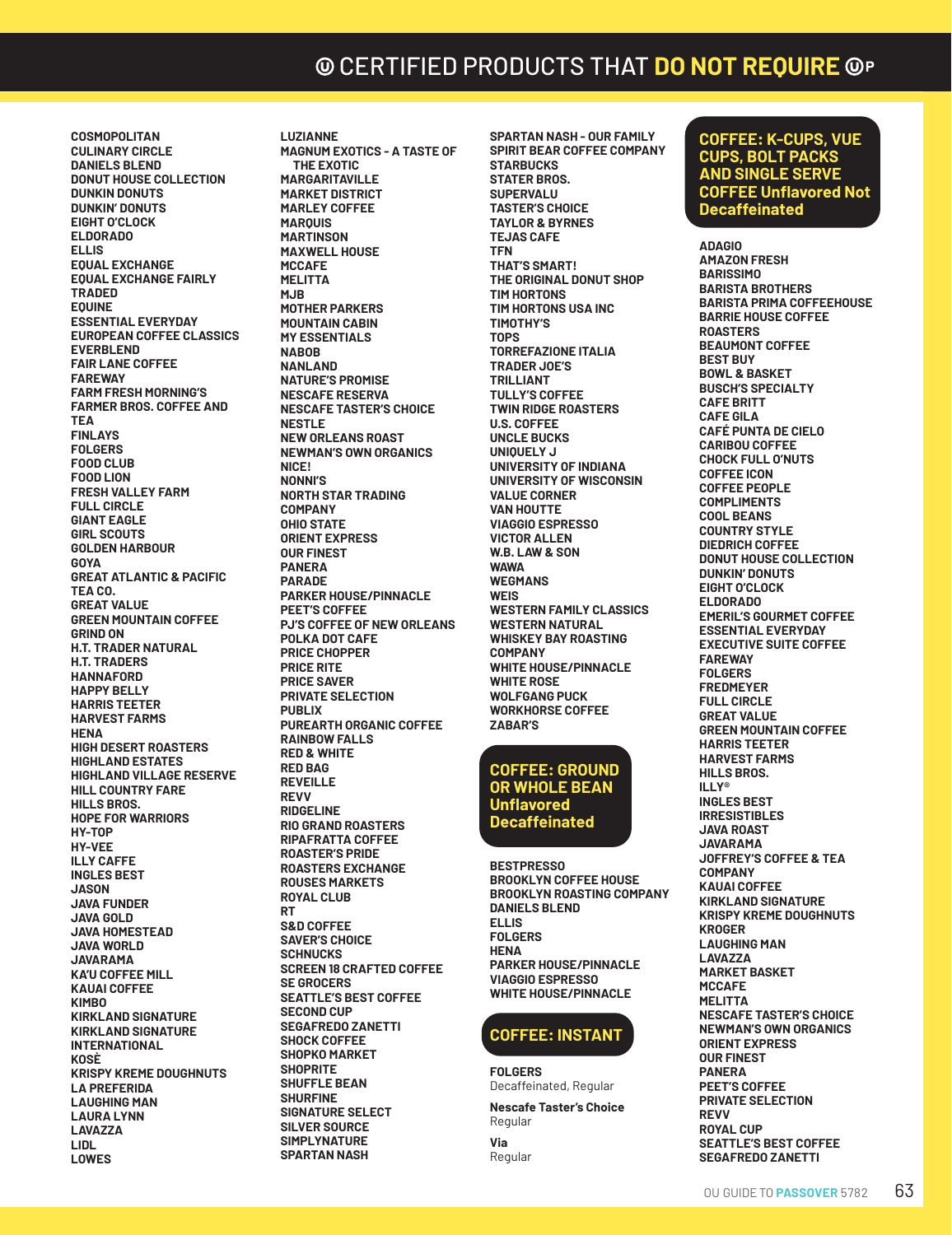**SELECTION SHAZAM SHOPRITE SMART & FINAL SPARTAN NASH - OUR FAMILY STARBUCKS THE ORIGINAL DONUT SHOP TIM HORTONS TIMOTHY'S TULLY'S COFFEE VAN HOUTTE WEGMANS WELLSLEY FARMS WHOLESOME PANTRY WILD HARVEST ORGANIC WOLFGANG PUCK**

#### **DISH DETERGENT**

**AJAX COLGATE-PALMOLIVE DAPPLE DAWN DERMASSAGE ESSENTIAL EVERYDAY FINAST FINISH FINISH BOOSTER GIANT GREAT VALUE HOMELIFE OUR FAMILY PALMOLIVE PALMOLIVE ECO PROCTER & GAMBLE PROCTER & GAMBLE - COMMERCIAL PROCTER & GAMBLE PROFESSIONAL PUBLIX SEVENTH GENERATION SHOPPERS VALUE SHOPRITE SOUTHERN HOME STOP & SHOP SUN SUNLIGHT TRADER JOE'S UP & UP VALUE CHOICE WEGMANS**

#### **EGG PRODUCTS**

**ABBOTSFORD FARMS** Pasteurized Shell Eggs

**BOB EVANS** Bob Evans Cage Free 100% Liquid Egg Whites

**DAVIDSON'S** Pasteurized Shell Eggs

#### **GLENVIEW FARMS**

Frozen Egg Yolks with 10% Sugar, Large Pasteurized Shell Eggs, Graded, Loose Pack, AHCCF, 1/15 Dozen Case, Refrigerated Liquid Whole Eggs with Citric Acid

**NATURES DESIGN-NEWBERRY** Eggs Natural

**NEWBURG EGG CORP** Egg White Cage Free, Liquid Whole Egg Cage Free, Organic Hard Cooked Eggs Pouch, Salt Yolk Cage Free, Sugar Yolk Cage Free

#### **FISH RAW pure frozen fish portions, not spiced, seasoned or smoked**

**365 EVERYDAY VALUE** Atlantic Salmon

**BLUE CIRCLE** Atlantic Salmon

**BOWL & BASKET** Norwegian Atlantic Salmon Portions

**CHANGING SEAS** Atlantic Salmon Fillet

**COSTCO** Tilapia

**GOURMET DELIGHT** Salmon Fillets

#### **KIRKLAND SIGNATURE**

Frozen Skinless Boneless Farmed Atlantic Salmon Portions, Skinless Boneless Farmed Atlantic Salmon Portions, Skinless Boneless Wild Sockeye Salmon Portions, Tilapia Loins

**MEMBER'S MARK** All-Natural Tilapia

**OPEN NATURE** Alaskan Sockeye Salmon Fillets **REGAL**

Tilapia **WEGMANS**

Farm Raised Atlantic Salmon **WELLSLEY FARMS** Farm Raised Atlantic Salmon

#### **JUICES & JUICE CONCENTRATES**

**CITRUS WORLD, INC** Tangerine Juice Concentrate

**HARVEST VALLEY** Orange Juice Concentrate

**MEALS: CASCADIAN FARM** Orange Juice Concentrate

**NESTLE VITALITY** Orange Juice Concentrate

**REALEMON** Lemon Juice

**REALIME** Lime Juice, Lime Juice Concentrate **REJUV** Orange Juice Concentrate

**SUNSATIONAL** Orange Juice Concentrate **THIRSTER** Orange Juice Concentrate

#### **MEAT & POULTRY (RAW) in Original Manufacturer Packaging – Not Store Repack**

**A.D. ROSENBLATT** BEEF raw unprocessed, including ground

**AARON'S BEST** BEEF & POULTRY raw unprocessed, including ground

**ALLE** BEEF & POULTRY raw unprocessed, excluding ground

**BETH YOSEF/KURSON KOSHER** BEEF raw unprocessed, excluding ground.

**BIRDSBORO KOSHER FARMS CORP.** BEEF, LAMB & POULTRY raw unprocessed, including ground

**D. GRUENSPECHT** BEEF & LAMB raw unprocessed, excluding ground

**DAVID ELLIOT** POULTRY raw unprocessed

**HEARTLAND KOSHER** BEEF raw unprocessed, including ground

**KEDAS** POULTRY raw unprocessed, including ground

**KEE-TOV** POULTRY raw unprocessed, excluding ground

**KIRYAS JOEL** POULTRY raw unprocessed, including ground

**KOSHERS BEST** POULTRY raw unprocessed, including ground

**LAMM'S** BEEF raw unprocessed, including ground

**MARVID** POULTRY raw unprocessed, excluding ground

**PELLEH** POULTRY raw unprocessed, including ground

**ROMANIAN** BEEF, LAMB & POULTRY raw unprocessed, including ground

**SCHREIBER** BEEF & LAMB raw unprocessed, excluding ground

**SHOR HABOR** BEEF & POULTRY raw unprocessed, including ground

**SOLOMON'S GLATT KOSHER** BEEF & LAMB raw unprocessed, excluding ground

**TEVA MEATS** BEEF raw unprocessed, including ground

**YAAKOV'S PREMIUM MEATS** BEEF raw unprocessed, including ground

#### **POULTRY BROILED LIVERS (excluding ground)**

**BIRDSBORO KOSHER FARMS CORP. KIRYAS JOEL PELLEH**

**NUTS Raw: Whole, Pieces and Nut Meal (No added ingredients or preservatives)**

**ASHDON FARMS** Brazil Nuts

**BARNEY BASICS** Almond Flour

**BUY THE POUND** Brazil, Cashews, Pistachios

**CAL-BEST Walnuts** 

**CAL-PURE** Almonds, Pistachios

**CALIFORNIA ROYALE** Almonds

**CVS ABOUND Walnuts** 

**DIAMOND** Almonds

**GOLDEN KERNEL** Brazil Nuts

**GREAT VALUE** Almonds

**GROWER DIRECT** Walnut Meal, Walnuts

**HAYFIELDS** Brazil Nuts, Cashews, Pistachio

**HILLCREST Walnuts**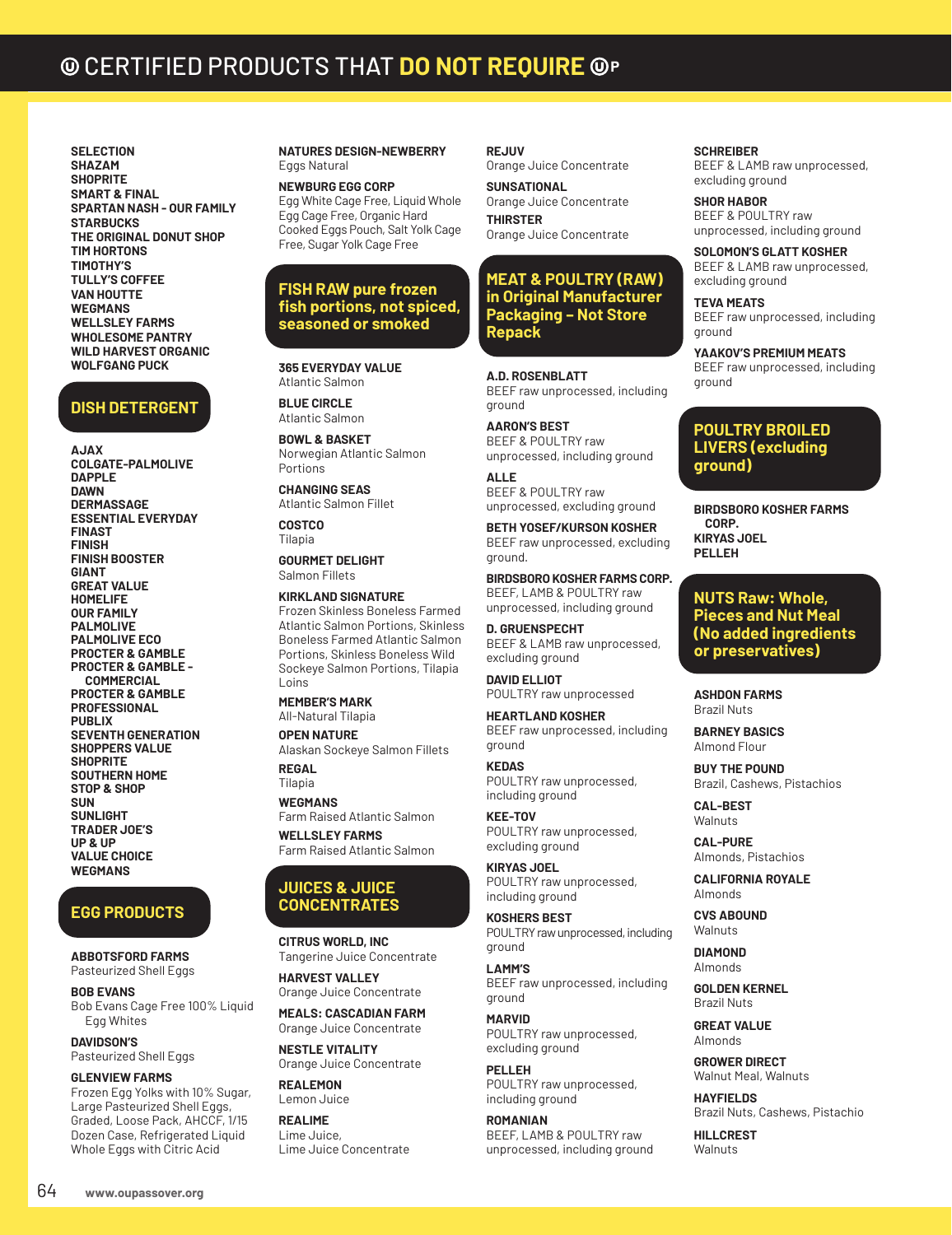#### **HORIZON GROWERS** Pistachios

**KARMA** Cashews

**KEN SR.'S OWN** Brazil, Cashews, Pistachio

**KIRKLAND SIGNATURE** Almonds, Walnuts

**LILLY'S FAMILY FOODS** Brazil, Cashews, Pistachios

**MID VALLEY NUT** Almonds, Pistachio, Walnut

**NICHOLS FARMS** Almonds, Pistachios

**PARAMOUNT FARMS** Almonds, Pistachios

**PRIMEX** Almonds, Pistachios

**SSC** Cashews

**STAR SNACKS Cashews** 

**SUNTREE** Brazil Nuts, Pistachios

**TRADER JOE'S** Almonds, Cashews **TRADER JOE'S ORGANIC** Almonds

**VICTORIA ISLAND** Almonds, Pistachios

**VILLAGE BARN** Brazil, Cashews, Pistachios

**WILD BY NATURE** Raw Brazil Nut

**WONDERFUL** Almonds

**WONDERFUL ALMONDS** Almonds

**NUTS-PECANS RAW: Whole & Halves Only (No added ingredients or preservatives)**

**AUNT PATTY'S NUTS BALDUCCI'S DAILY CHEF FRESHNESS GUARANTEED HUMPHREY PECAN JLM KIRKLAND**

**KIRKLAND SIGNATURE KROGER LA NOGALERA NATIONAL PECAN SIMPLE TRUTH SIMPLE TRUTH ORGANIC SOUTH GEORGIA PECAN COMPANY SOUTHERN GROVE SPROUTS FARMERS MARKET TRADER JOE'S**

#### **OLIVE OIL Extra Virgin Only**

**365 EVERYDAY VALUE 365 WHOLE FOODS MARKET ABASA ACEITES DEL SUR ACESUR ADVANTAGE HEALTH MATTERS AEGEAN TREASURES AGRO SEVILLA AHARONI AHOLD USA WEDGE LOGO AIMURAI AIVALY AL MAGHRIBYA**

**ALBANO ALBERO BUONO ALESSI ALIANZA ALONIA ALTIVO AMAZON FRESH AMBRA AMBROSIA AMD AMIR ANACAPRI ANDOLINA ANDREA ANGELINO ANGELO'S GROVE ANNA ANTICO FRANTOIO ANTONINO'S APP AMERICAN PAPER & PROVISIONS APPOLLO ARISTA ARNEO ARREZZIO ARREZZIO RISERVA ARTIUS ASARO-PARTANNA ASSAGIO CLASSICO ATHENOS**



Rabbi Sholtiel Lebovic, Director I rabbi@gokosher.org

• Available for groups, seminars and schools

NATIONWIDE SERVICE: New York Tri-State • Philadelphia • Florida • Chicago • California • New England • Washington, DC Area • Toronto • Montreal

 $\overline{A}$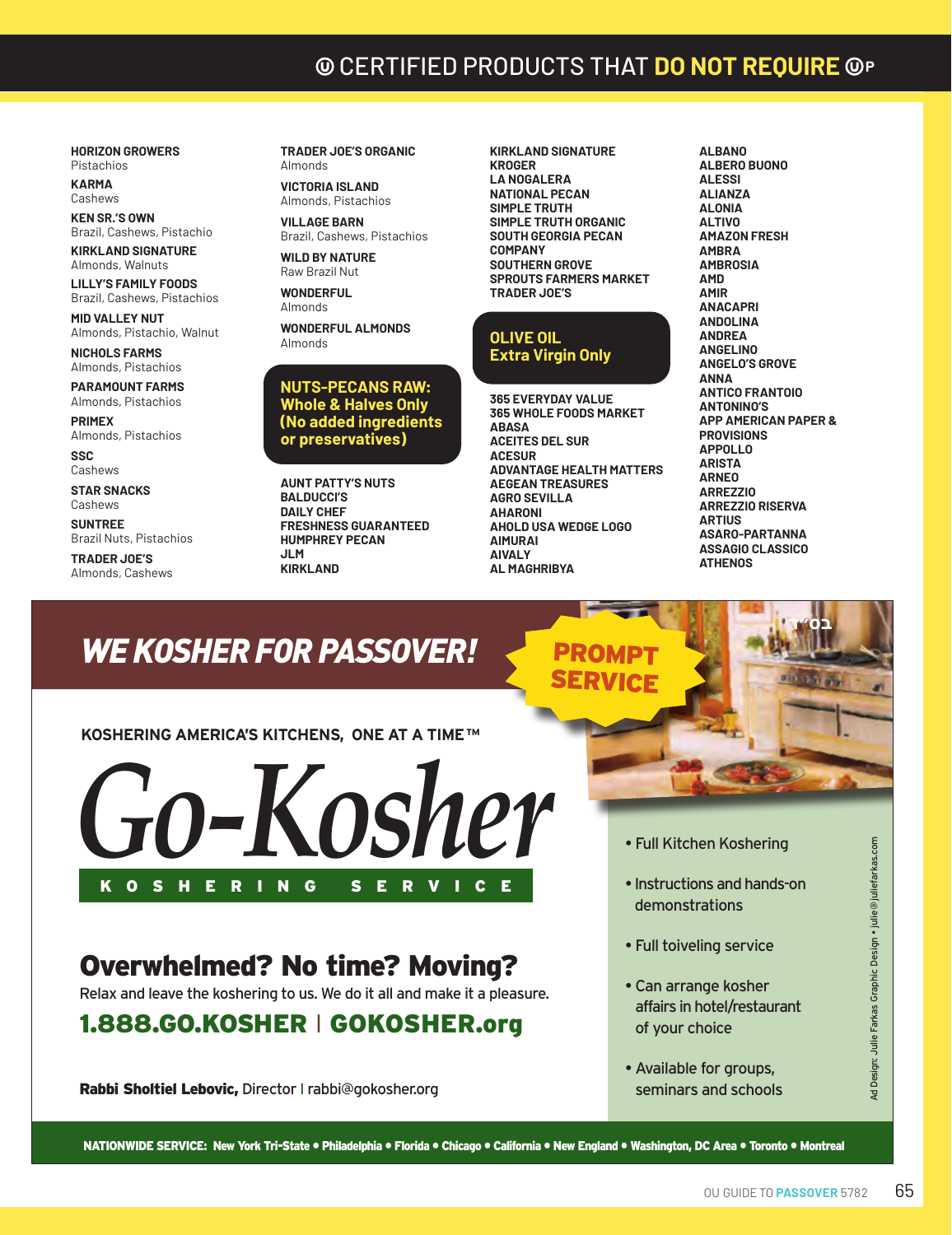**ATLAS AUNT PATTY'S OILS AURORA AURUM AZAIT BADIA BARAKA BARIANI BASSO BATON ROUGE BELCARI BELLA BELLA ITALIA BELLA TAVOLA BELLAGGIO BELLAGIO BELLINO BELLO BELLUCCI BELLUCCI PREMIUM BERTOLLI BEST YET BIG WIN BIGY BOGOPA BONELLI BONO BORDONI 1845 BORGES BORRACCHINI BOSCOLI FAMILY BOSWELL BOTTICELLI ROVEDA BRAD'S ORGANIC** CADIA **CALABRIA CALIFORNIA GNARLY VINES ESTATE CALIFORNIA OLIVE RANCH CALLISTO FRANCESCONI CAMPANIA** CAMPOL AGAR **CAMPOLIVA CANTALIA CAPATRITI CAPITOL DISTRIBUTION CARA TERRA CARAPELLI CARBONELL CARITO CARLINI CASA RINALDI CASALE CASMU CASOLARE CASTELVETERE CATANIA CAVANNA OLII** CELIO **CENTO CENTRAL MARKET CENTRAL MARKET CLASSICS CERTIFIED ORIGINS CESAR CHARKIT CHEMICAL CHOICES MARKET CIBARIA BRAND NATURE'S MIRACLE CIRIO CIUTI CLASSICO CLEARSPRING** 

**CLEOPATRA CLOVER CLOVER VALLEY CO-OP GOLD** COL AVITA **COMPLIMENTS CONTE BELICINO COOSOL COOSUR COPPOLA SALERNO** CORA **CORDOBA CORI** CORTINA **CORTO OLIVE CORTONA COSTA D'ORO COSTA D'ORO IL VEG COSTANZA CREO CUCINA & AMORE CUCINA D'ITALIA CUCINA ITALIANA CUCINA TRADIZIONALE CULINA VITA CULINARY CIRCLE CULINARY TOURS D' AGUIRRE DA VINCI DAL RACCOLTO DAVID DAVINCI DCOOP** DE CECCO **DE PRADO SUL, LTDA DEL DESTINO DEL PAPA DELALLO DELICIA DELISH DELIZIA DELL'ALPE DELLA VITA DEMARCO DESERT MIRACLE DI CARLO DI GREGORIO DI STEFANO DICARLO BRAND DIMARCO DIVINA DOMENICO VITALE DON BRUNO DON FEDELE DORY** DPA<sub>0</sub> **DRUPA DUC EARTH'S CHOICE ECO NATURA ECONOMAX ELENI ELLA VALLEY VINEYARDS ELLORA FARMS ELYXUS EMELKO EMIGRANTE EMMA EOLIA ERKENCE ESENCIA FSKISLGIRL ESSENTIAL EVERYDAY** 

**EVERYDAY EVOO RACHEL RAY FABRINI FAIRWAY FAIRWAY-LIKE NO OTHER MARKET FAMATINA VALLEY FAMILY GOURMET FARCHIONI FARM BOY FARM TO MARKET FARMLAND FERRARA FIELD DAY FILIPPO BERIO FIOR D'OLIVO FIOR FIORE FIRST STREET FOOD CLUB FOOD LION FOODTOWN FRAGANCIA FRAGATA FRANKIES FRATELLI MANTOVA SINCE 1905 FRATICELLO FRESH & WILD ORGANIC FRESH FINDS FRONTE FRUTTO DELLA TERRA FUENTE BAENA GALIL GALLO GARCIA DE LA CRUZ GEFEN GELSON'S GEMSA GENCO GENIO GIA RUSSA GIANT EAGLE GIOTTO GIURLANI GIUSEPPE CREMONINI GLICKS GLOBAL RIVER GOLCHIN GOLD EMBLEM GOLDEN BARREL GOLDEN PLATE GOLDING FARMS GOOD & GATHER GORDON CHOICE GORDON SIGNATURE GOURMET ARTISAN GOYA GRAZIANA GREAT VALUE GRIFO GUADOLIVA GUILLEN GUSTAV HEESS-SPAIN GUSTO**  $H-F-R$ **HAAV HACIENDA GUZMAN HAMUTAG HARDUF HARRIS TEETER HARRIS TEETER ORGANICS HARVEST FARMS HARVEST FARMS ORGANIC HEB ORGANICS HEINEN'S** 

**HELLO KITTY HERENCIA MEDITERRÁNEA HERMES HILL COUNTRY FARE** HO. IIRI ANCA **HUERTO ALAMEIN** HY-TOP **HY-VEE HYBCO IAVARONE BROS. IBERIA IGA IL BAGLIO IL CAVALLINO ILK EL IMPERFECT FOODS INCECIK INDO-EUROPEAN INSPIRED ORGANICS INVASOR IOS NATURAL IRRESISTIBLES ITALA BELLA ITALIAN FAVORITES ITALICA ITALICO ITALOLI ITLV** ΔΜΔΙ.ΔΙ. JUNGLE JIM'S INTERNATIONAL **MARKET KARDAMILI KASANDRINOS KASANDRINOS ORGANIC KASELL 9 KEY FOOD KIDONIA KING PRODUCTS KIRKLAND KIRKLAND SIGNATURE KIRKLAND SIGNATURE US KIVOTOS KOL VMPARI KOUZINI KRASDALE KROGER** L. **LA ANDELUZA LA BELLA I A RREA LA ESPANOLA LA PARMIGIANA LA RAMBLA LA RENA LA SPAGNOLA LA VALENCIANA LA VALLE** Ι ΔΚΩΝΙΔ **LATINO BELLA LAURA LYNN LAUREL HILL LEONE BIANCO LES TERROIRS DE MARRAKECH LESIEUR CRISTAL LIDER LINCOLN FINE INGREDIENTS LIOKAREAS LORETO LOREZZA LOU ANA** LOWE'S FOODS GOOD FOR YOU **I OWES LUCINI ITALIA**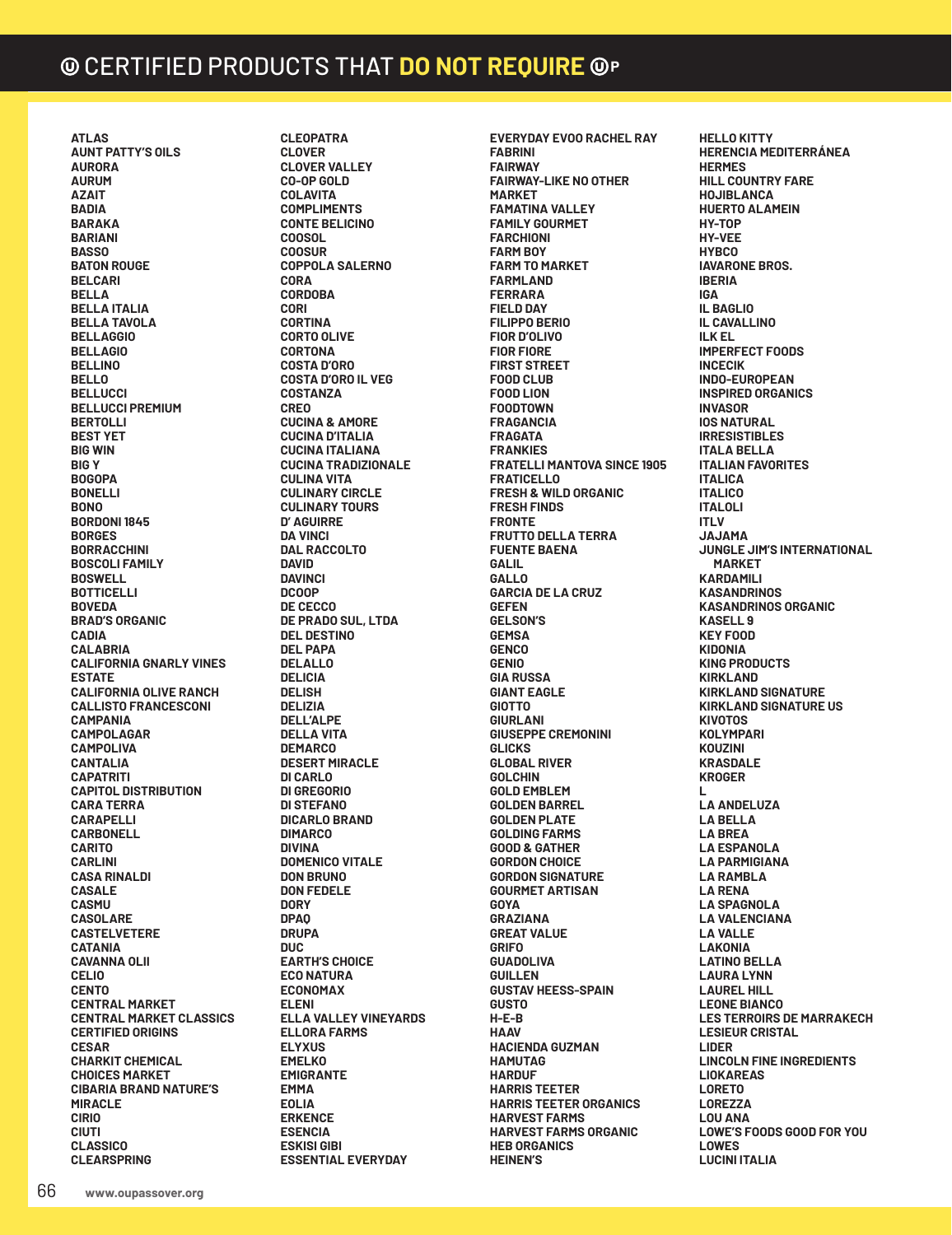**MADE WITH MAGIC MAMA FRANCESCA MAMA NITTA'S MAMMA MIA MANI MANTUANO MARATHON PACKING CORPORATION MARBIR MARCONI MARIO MARKET DISTRICT MARKET PANTRY MARMARABIRLIK MARTINEZ MAS PORTELL MASSIMO GUSTO MASTR'OLIVO MASTRO MASTURZO MDIST MEDITERRANEA LINE MEDITERRANEAN CLASSICS CAMPAGNA MEDITERRANEAN ORGANIC MEIJER MEMBER'S MARK MEMBER'S SELECTION MENAKHEM MENTIS ESTATE MESTRE MIL OLIVAS** 

**MILLPRESS IMPORTS MINA MIS RAICES MITOKU MOLIVO MONALISA MONDE MONINI MONT OLIVO MONTALBANO MONTOLIVO MONUMENTAL** MOROCCAN OLIVE GROVE **MOSKONISI MUELOLIVA MUÑOZ NAPOLEON NATIVE HARVEST** NATURAL GROCERS BY VITAMIN **COTTAGE NATURE'S PLACE NATURE'S PROMISE NEWMAN'S OWN ORGANICS** NICE! **NINA NO NAME NOSTR'OLIVO NOVA OLIVA O ORGANICS** 0-LIVE & CO. OILIO **OLEA CAPITAL OLEAL** 

**OLEAURUM OLGUNCA OLI DE NUTRIOLI OLICA** יוחו וח **OLIO BEATO DEMARCO** OLIO DI TORRE OLIO DON LUIGI **OLIO VERDE OLIOVILLA OLISANT OLISSIMO XO OLITALIA OLIVAMED OLIVARI OLIVARI CHEFS SELECTION OLIVERA OLIVIA OLIVIE OLIVINA OLIVISTA OLIVOLA OLIVOS DEL SUR OLMA OLV OMAGGIO ONDOLIVA ORGANIC GREAT VALUE ORGANIC TRADITIONS** ORO ORO DI SICILIA ORO Y SOL **OTTAVIO** 

**OTTAVIO DOP SICILY OTTAVIO PRIVATE RESERVE OTTAVIO SUMMUM OUR FAMILY PACIFIC CHOICE SPECAILTY FOOD PAESANO PAESE MIO PALERMO PALLADE PAMPA PANTALEO PAOLA VENDITTI PASTENE PASTORELLI FOOD PRODUCTS PEREG PEREG GOURMET PHILEOS** PHILEOS ORGANIC **PIANO DEL PRINCIPE PIETRO CORICELLI PIGGLY WIGGLY PODERE SANTA PRISCA POKONOBE POMPEIAN** POMPEIAN FAMILIA DCOOP POMPEIAN NOVEMBER MOON **PONS POPE** PRESIDENT'S CHOICE **PRIANO PRICE CHOPPER PRIMANOVA** 

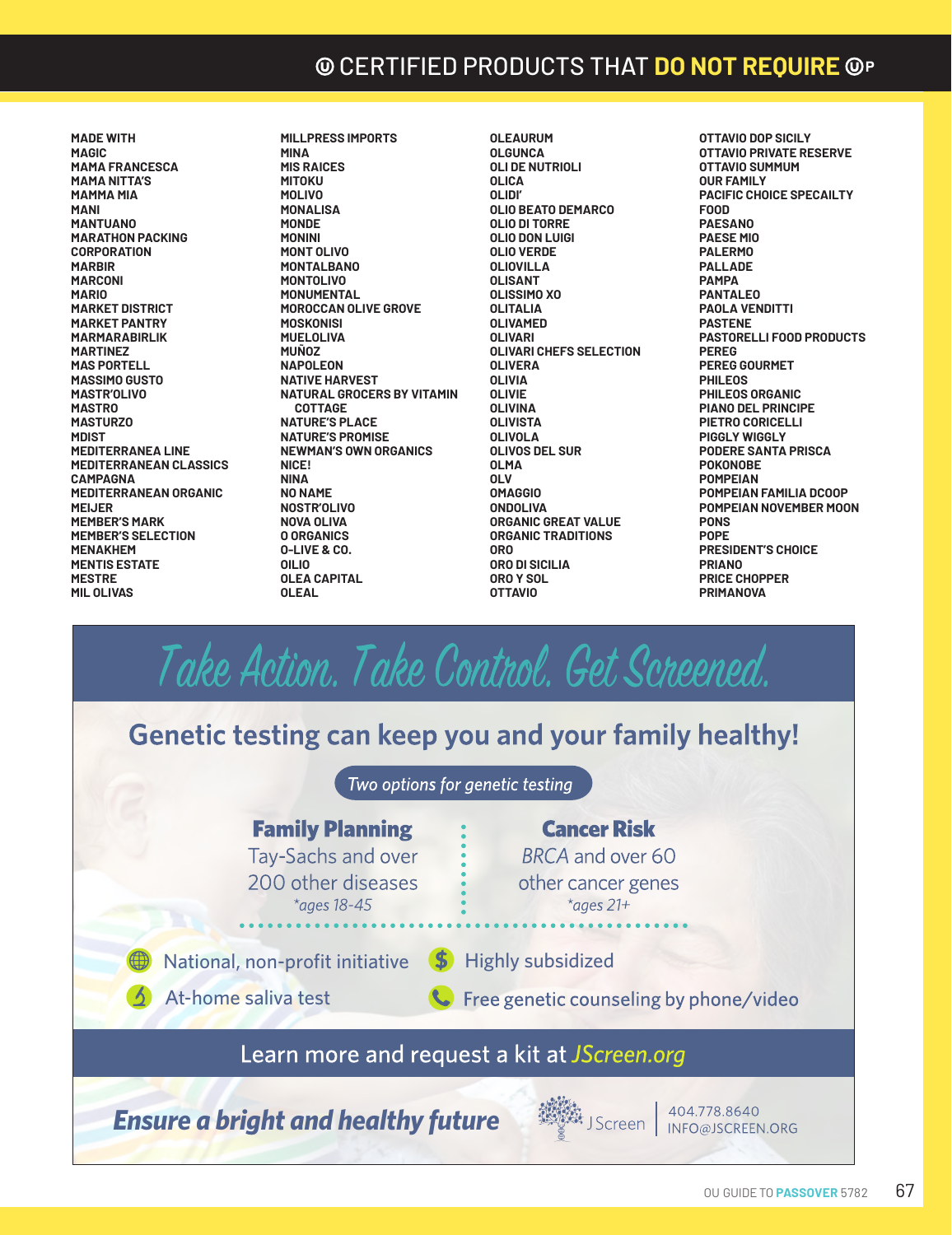**PRIMIO D'ORO PRIMIZIA PRIMO PRIMO GUSTO PRINCE & SPRING PUBLIX PUBLIX GREENWISE PUGLIA QITTERRA RALEY'S RAZETO REALE REGINA MOLISANA REGIONI D'ITALIA REMO RIO SANTO RITE AID PANTRY ROCCAVILLA ROCCHI ROLAND ROMA ROMANO ITALIA ROMULO ROSA ROSELI ROYAL CLASSIC RUSSO TIESI RUSTICO DI CASA ASARO RYKOFF SEXTON SADAF SADANO'S SAICA BRAND SALVADORI SALVATORE DI CARO SAMPIERI SAN EUROSIA SAN FELIPE SAN MICHELE SANDUA SANTA ISABELLA SANTA LUCIA SANTA NINFA SANTA SABINA SANTANGELO SANTIAGO LIMITED EDITION SANTIAGO PREMIUM SANTINI FOODS SASSO SAVOR CARELLO SCHNUCKS SCLAFANI SE GROCERS NATURALLY BETTER SELECCION SELECCION BY LIDER SELECTION SEMPRE GUSTOSO SENSATIONS SENTIO SERAFINO SEVEN FARMS ORGANIC SEVILLA MIA SF BAY COMMODITIES SHKEDIA SHOPRITE SHOPRITE TRADING COMPANY SHUFERSAL SHURFINE SIGNATURE RESERVE SIGNATURE SELECT SILANO SIMPLE TRUTH ORGANIC**

**SIMPLY BALANCED™ SIMPLY NATURE SIMPLYPURE SOL DE ACULEO SOLIMO SORRENTO SOVENA SOVENA ESPAÑA SAU SPACK SPARTA GROVES SPECIALLY SELECTED SPECTRUM ORGANICS SPERONI SPLENDIDO SPROUTS FARMERS MARKET STAR STATER BROS. STEW LEONARD'S SUMMUM BY OTTAVIO SUN HARVEST SUNILLA SUPREMO ITALIANO SYSCO ARREZZIO SYSCO IMPERIAL TA-ZE TANGO TANGOLIVA TANTILLO TAPAS TARIS TERRA CRETA TERRA CRETA ESTATE TERRA MEDI TERRA MEDITERRANEA TERRA OLIVE TERRA SANTA TERRE NOSTRE THE FRESH MARKET THE TRENTASETTE COLLECTION TIGER BRAND TOLEDO TOPICAL PHARMACEUTICALS TORREBELLA TRADER GIOTTO'S TRADER JOE'S TRAMIER TRIFOGLIO TRUCO TUNIHUILE TUTINO'S UMBRIA OLII UMBRIA VERDE UNICO PREMIUM COLLECTION UNIO UNION MARKET URBAN MEADOW URBAN MEADOW QUALITY URZANTE VALEDA VALLEARRIBA VALLEY PARK VALTORRE VENICE VERD D'OR VERDE VERDOLIO VIA ITALIA VIAGGIO VIALDI VIGO**

**VILLA FRIZZONI**

**VILLA MILENA VILLABLANCA VIRREY DEL PINO VITA VITACOST VOLUBILIS WEGMANS WEIS WELCH HOLME & CLARK WELLSLEY FARMS WHOLE FOODS WHOLE FOODS MARKET WILLIAMS-SONOMA WINCO FOODS WOLFE HEIGHTS WORLD CLASSICS TRADING COMPANY WORLD MARKET YONCA ZACK BRUELL ZADE ZOE ZOE DIVA SELECT ZUCCHI ZUITINA**

#### **PAPER, PLASTIC, WRAPS, FOIL & CANDLES**

**365 BY WHOLE FOODS MARKET 7 SELECT ABLE AHOLD AHOLD USA AHOLD USA WEDGE LOGO AIHENG ALADDIN ALLIANT ALUPACK ALWAYS SAVE AMAZON BASICS AMCOR® AMERICAN FARE ANCHOR ANCHOR PACKAGING ARTISANWAX ASHBURN AVENUE A BAKERS & CHEFS BAKERYWAX BAYVIEW BEN E. KEITH BERKLEY & JENSEN BERKLEY JENSEN BEST CHOICE BEST YET BETTER VALU BETTY CROCKER BI-LO BIG WIN BOARDWALK BOELTER BRAVO CASA CARDENAS CATER-TIME CENTSIBLE CHA-CHING CHECK THIS OUT... CHEF'S PRIDE**

**CLEAR SAVINGS CLEAR TITE CLEAR VALUE CLEARVIEW CLOUD 9 CODE-708 COLORZIP COMPANIONS COMPLETE HOME COMSOURCE-708 CROWN CRYOVAC CRYSTAL WRAP CRYSTAL WRAP PLUS CULINARY SQUARES CUT-RITE CVP DAILY CHEF DAILY CHEF FOODSERVICE DART DG GOOD & SMART DG HOME DIAMOND DIAMOND BILINGUAL DIAMOND CHEF DIXIE DIXIE - CRAFTIMALS DIXIE EVERYDAY DIXIE PERFECTOUCH DIXIE TO GO DIXIE ULTRA DOLLAR GENERAL TRUE LIVING DUAL OVENABLE DUAL OVENABLE CONTAINERS DURABLE DURABLE FOIL DURABLE PACKAGING INTERNATIONAL EASY ELEGANCE EASY LIVING EASY-OFF ECONOMAX ECOSMART EL RANCHO EMPRESS ESSENTIAL EVERYDAY ESSENTIAL HOME ESSENTIALS EVERYDAY CHEF EXCEPTIONAL VALUE EZ FOIL EZ STOR FAMILY DOLLAR FAMILY VALUES FIRST MARK FIRST STREET FOOD CLUB FOOD LION FOODTOWN FRED MEYER FRESH & EASY GEFEN GEULA GFS GIANT GIANT EAGLE GLAD GLAD OVENWARE GLICKS GOLBON GORDON CHOICE GREAT VALUE**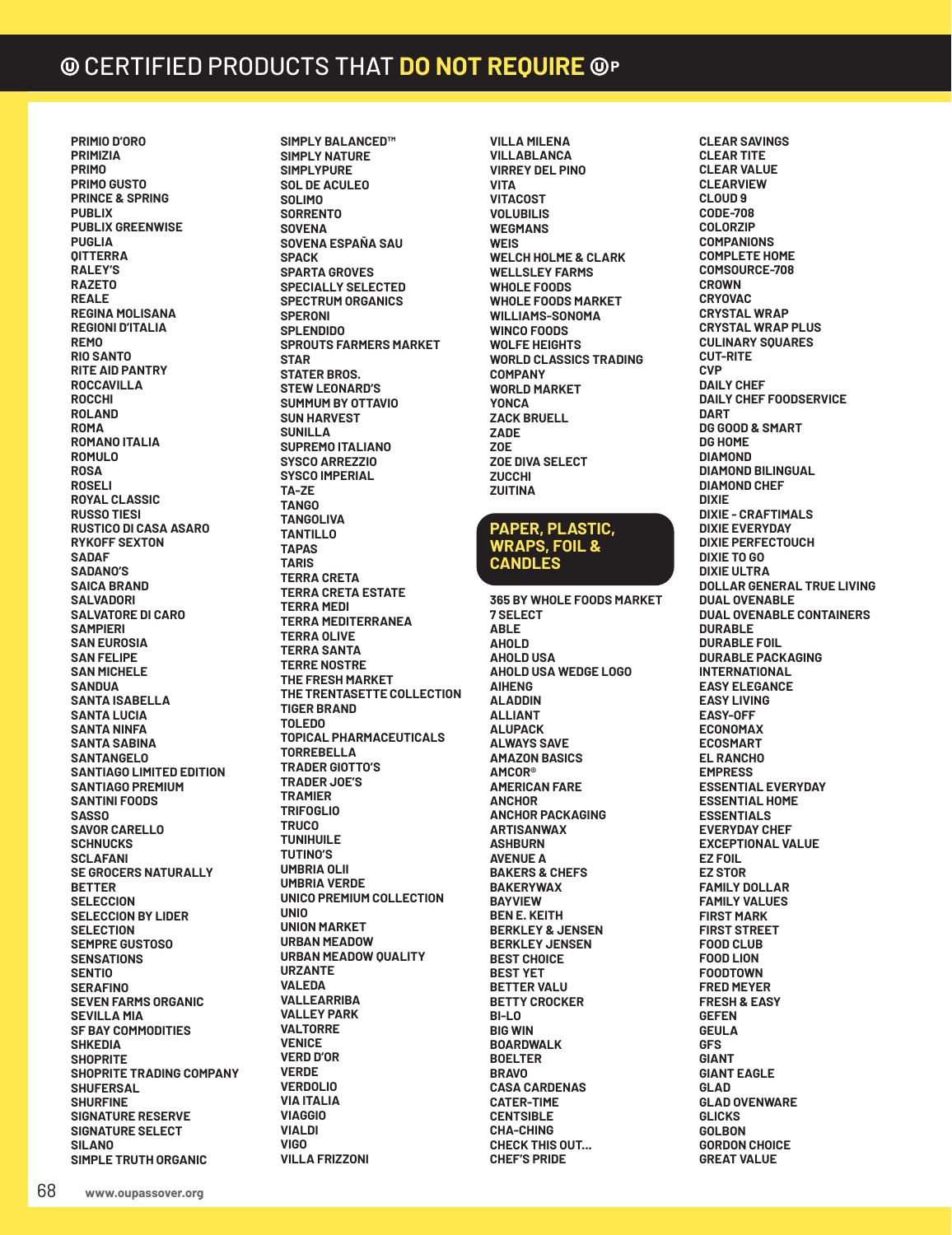**MARKET BASKET**

**GREAT VALUE™ ULTRA GUARANTEED VALUE H-E-B H-E-B TEXAS TOUGH HAGERTY HANDGARDS HANDI-FILM HANDI-FOIL HANNA K SIGNATURE HANNAFORD HANNAFORD BROS. HARRIS TEETER HARRIS TEETER YOUR HOME HDX HEFTY HEFTY DELUXE HEFTY EVERYDAY HEFTY ONE ZIP HEFTY PRINTS HEFTY SUPREME HENGTAI HILL COUNTRY ESSENTIALS HILL COUNTRY FARE HOME 360 HOME BASE HOME BASICS HOME SENSE HOME-LINK HOMELIFE**

**HOMELINE HY-TOP HY-VEE HYVEE IDEAL IE IGA IVEX JIF-FOIL JP FOODSERVICE KARI-OUT KEITH ESSENTIALS KEY FOOD KIRKLAND KIRKLAND SIGNATURE KIRKLAND/MEXICO KITCHEN ESSENTIALS KORDITE KRASDALE KROGER KROGER HOME SENSE LAURA LYNN LIDL LIFE GOODS LILLIAN TABLE SETTINGS MAINSTAYS MANISCHEWITZ MARCAL BLUE BOX MARK'S CHOICE**

Wishing you and your family peace and joy this Passover.



Stores located in CT, MA, NH, NY, PA and VT. To find a location near you, please visit pricechopper.com. **MARKET ESSENTIALS MARKET PRO MARKET WAX MASTER WRAP MAXX VALUE MEIJER MELITTA MEMBER'S MARK MEMBER'S SELECTION MICRO SQUARES MICROLITE MINIGRIP MONOGRAM MRS. WAGES NATURAL VALUE NATURALLY BETTER NATURE'S BEST NICE! NICOLE HOME COLLECTION NIFDA-708 NO NAME NUGGET-708 NUMERO UNO MARKET O-CEL-O OLD GLORY OPEN NATURE OUR FAMILY PACTIV PACTIV FOODSERVICE PAPER ENTERPRISES PARADE PARTY DIMENSIONS PATTYWAX PEAK PIGGLY WIGGLY PLACESETTER PLANETGARDS PLAST TECHS PLASTIFAR POLYPACK PREMIER FOIL PRESIDENT'S CHOICE PRESTO PRESTO PRODUCTS PRICE RITE PRICE WISE PRINCE & SPRING PRINTKOTE HMR PRO-TITE PROPAK PUBLIX QUANXIN RALEY'S RALPH'S RALPHS HOME SENSE READI RED & WHITE REYNOLD'S-HOLDIT PRODUCTS, BRAND LICENSEE REYNOLDS REYNOLDS BAKEWARE REYNOLDS D/B/A PRESTO REYNOLDS FOIL REYNOLDS FOODSERVICE REYNOLDS KITCHENS REYNOLDS METRO LINE FOODSERVICE REYNOLDS MEXICAN REYNOLDS OVEN BAGS REYNOLDS PLASTIC WRAP REYNOLDS QWIK-SEAL**

**REYNOLDS QWIK-SEAL/SLIDE REYNOLDS QWIK-SLIDE REYNOLDS WRAP REYNOLDS WRAPPERS RITE AID RL PLASTICS ROKEACH ROUNDY'S SARAN SARAN WITH CLING PLUS SATINWARE SCHNUCK'S SCOTCH-BRITE SE GROCERS SE GROCERS ESSENTIALS SEALWRAP SELECTION SERENITY WRAP SHOPPERS VALUE SHOPRITE SHURFINE SHURSAVING SIGNATURE HOME SIGNATURE SELECT SILVER SOURCE SILVERRAPIDS SIMPLE TRUTH SIMPLY DONE SIMPLY PREP SMART SMART & SIMPLE SMART SENSE SMART USA SMARTLOCK SOBEY'S SOLIMO SOLO CUP SOUTHEASTERN GROCERS SOUTHERN HOME SPLENDID SPRINGFIELD SPROUTS STATER BROS. STERLING STOP & SHOP STOR IT STRETCH-TITE STURDI SUNNY PACK SUNSET SUNSET BRAND SUNSPUN SUPERIOR GROCERS SYSCO SYSCO CLASSIC SYSCO CLASSIC-002466 SYSCO CLASSIC-2734 SYSCO CLASSIQUE SYSCO RELIANCE-002466 SYSCO TRENDZ SYSCO-3080 TAYLOR TEXAS TOUGH THAT'S SMART THRIFT PAK TITAN TOP-Z TOPCREST TOPS TOTAL HOME TRIMARK TRINIDAD BENHAM**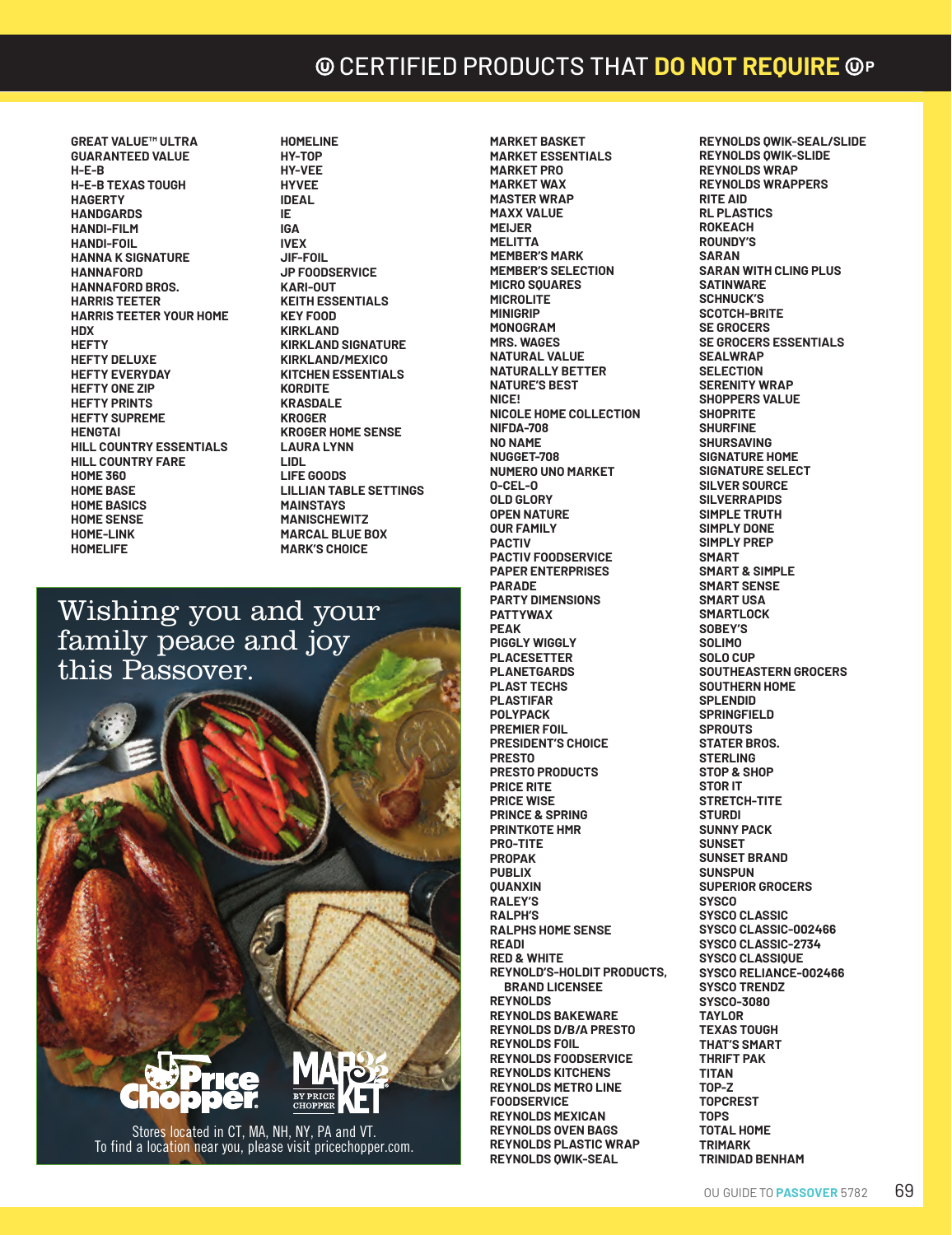**TRIUMPH TRU-BUY ULTRA FOIL UP & UP URAL FOIL VALU TIME VALU-REY VALUE BUY VALUE CHECK VALUE CORNER VALUE STAR VALUE TIME VALUEGARDS VALUGARDS VICTORIA BAY VICTORY FOODSERVICE VIO WAXTEX WEGMANS WEIS WEIS QUALITY WEIS SIMPLY GREAT WHITE ROSE WHOLE FOODS MARKET WINCO WINCO FOODS WINCUP WINN-DIXIE WINPAK WISE SHOPPER WP WRIGHTWARE YANTAI BAGMART YANTAI LONGQUAN PLASTIC & RUBBER PRODUCTS ZIPLOC ZIPLOC DOUBLE ZIPPER ZIPLOC SLIDER BAGS ZIPLOC SNAP'N SEAL CONTAINER ZIPLOC TWIST'NLOC ZIPPER**

#### **PERSONAL HYGIENE**

#### **AUSTIN'S** Wipe-Away Liquid Hand Soap **GEFEN**

Blue Bar Soap, Pink Bar Soap

**HANDY-KLENZ** Pink Lotion Hand Soap

**OLIVELLA** Bar Soap, Bath & Shower Gel, Liquid Soap

#### **RAISINS Not Oil Treated Only**

**AHOLD ALESTO BALDUCCI'S BIG WIN CHAMPION CLOVER VALLEY CVS GOLD EMBLEM DOLE**

**ESSENTIAL EVERYDAY FOOD LION FRESH GOURMET GEFEN GLICKS GREAT VALUE GREEN GIANT FRESH H-E-B HANNAFORD HAPPY BELLY KRASDALE KROGER MARIANI MARKET BASKET MOJAVE GOLD NEWMAN'S OWN ORGANIC NICE! PUBLIX SE GROCERS SOUTHERN GROVE SPRINGFIELD SUN VALLEY RAISINS TRADER JOE'S URBAN MEADOW QUALITY VICTOR ORGANIC VINE STREET WEGMANS WEIS WILD HARVEST YUMTEE**

#### **SALT Non-Iodized Only**

**ZEE ZEES**

**ALESSI COARSE AMBROSIA ANTICA SALINA ARTISAN SALT CO. AURORA BADIA BALEINE BEST YET BIG Y CHINA SALT CRIBLOR EL SEMBRADOR EMMA FALKSALT FLAVOR HOUSE FOURNISEL GULF HAIXING JP FOODSERVICE KIRKLAND SIGNATURE LA BALEINE LA TABLÉE LE TRESOR LOSALT MONARCH MONTE POLLINO MORTON PRESIDENT'S CHOICE RALEY'S REDMOND REALSALT**

**REMARKABLE ROLAND S.E.R. SADAF SAILOR SALINOR SALT OF THE EARTH SALTWELL SALTWORKS SOSALT SPECIAL VALUE TEKPAK, INC. TRU-FLO VERA VERTULLO WEGMANS WINDSOR WINN-DIXIE**

#### **SUGAR White Granulated Only**

**OU has limited its approved sugar list due to the increasingly common use of questionable processing aids.**

**365 WHOLE FOODS MARKET BLUE SWAN CULINARY SECRETS DUNKIN' DONUTS H-E-B ORGANICS IBERIA INCAUCA KIRKLAND SIGNATURE LIDL LUCKY SUGAR MARISWEET NATSUCAR NATURE'S PROMISE O ORGANICS PROVIDENCIA ROYAL SIMPLE TRUTH ORGANIC SIMPLY NATURE STANDARD COFFEE SWEETENER'S PLUS TRADER JOE'S TRUE CANE USFS - RITUALS WEGMAN'S ORGANIC WELLSLEY FARMS WHOLE FOODS - BULK GOODS WHOLESOME**

#### **TEA BAGS Unflavored Decaffeinated**

**LIPTON**

#### **TEA BAGS Unflavored Not Decaffeinated & Not Herbal**

**AMBIANCE AMERICA'S BEST AMERICA'S CHOICE BARONET BENNER BETTER VALU BRITISH MERCANTILE BROMLEY ESTATE CARRYTOWN CHENEY ESTATE CLOVER VALLEY CO-OP CENTSIBLES COFFEE ASSOCIATES CORRECT CHOICE DILMAH DILMAH CEYLON TEA COMPANY PLC DILMAH FINE TEAS AND HERBS LIMITED EMBASSY-105 FAMILY DOLLAR FOOD CLUB FROSTY ACRES GEFEN GILLES GOLBON GOLDEN TIP TEA HY-TOP HY-VEE IGA JENNETTE KEY FOOD LAW'S LIDL LIPTON LOWES FOODS MARKET BASKET MARYLAND CLUB MJF BEVERAGES LIMITED MJF HOLDINGS LIMITED MJF TEAS LIMITED NEWMAN'S OWN ORGANICS NUGGET OUR FAMILY PARADE PASCAL PIGGLY WIGGLY POCAHONTAS PRICE RITE RED & WHITE REFLECTIONS RESTAURANT'S PRIDE PREFERRED ROYAL CLUB ROYAL CUP SHURFINE SIGNATURE SELECT SOMERSET SPARTAN STATER BROS. STOP & SHOP SWEE-TOUCH-NEE TETLEY THE REPUBLIC OF TEA TRUCCHI'S VIRGINIA CHOICE WARD WESTERN BEEF WHITE HOUSE WHITE LILAC WINN-DIXIE WM DEAN**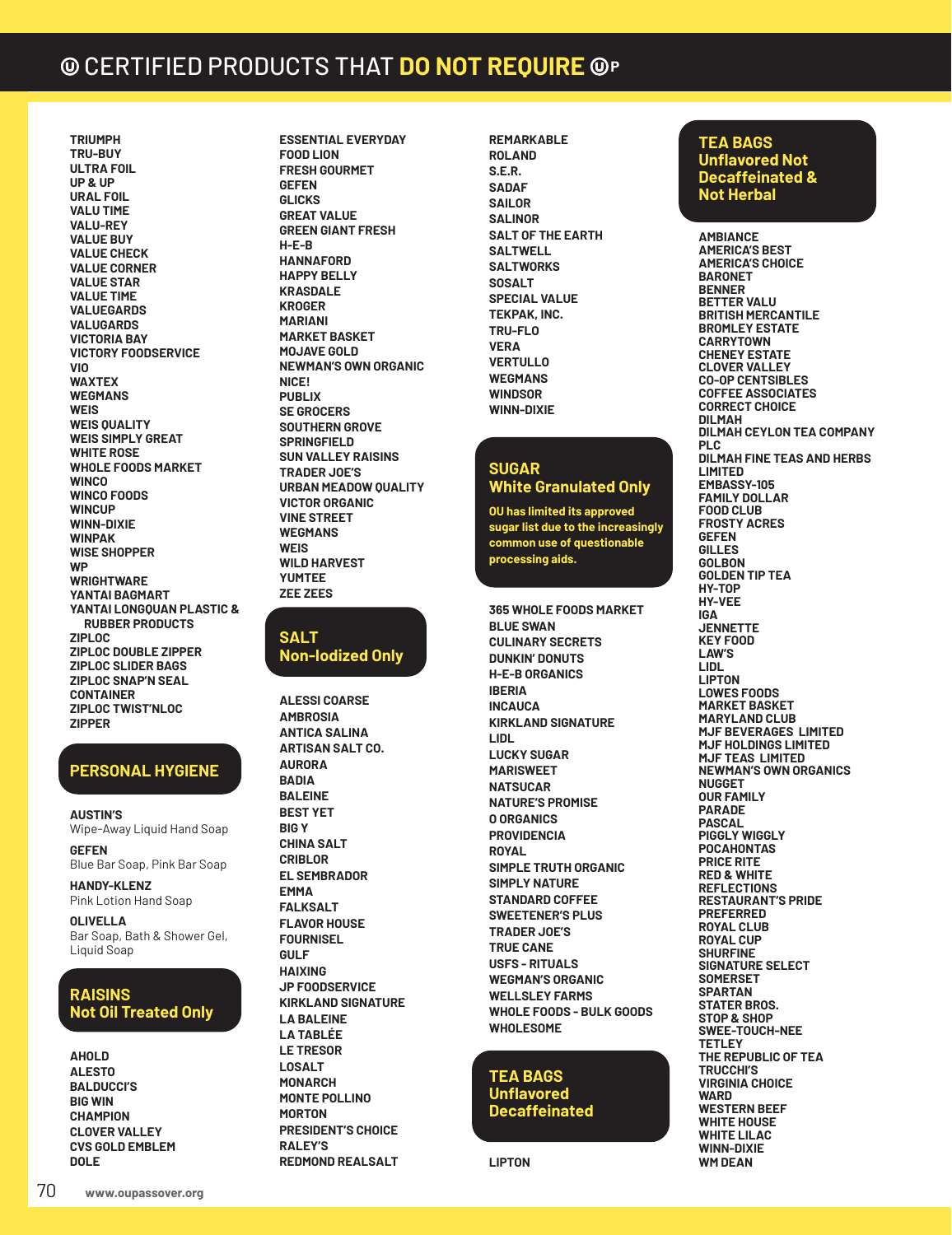#### **VEGETABLES Raw**

**365 EVERYDAY VALUE** Baby Carrots

**A & J PRODUCE** Fresh Cut & Peeled Carrots

**AHOLD USA WEDGE LOGO** Matchsticks Carrots

**ALBERTSON'S** Baby Peeled Carrots

**AMERICA'S CHOICE** Whole Carrots

**AMERICA'S GOLD** Baby Style Carrots

**BUGS BUNNY'S** Baby Carrots

**BUNNY LUV** Fresh Cut & Peeled Carrots

**CAL ORGANIC FARMS** Baby Cut Carrots

**CLASSIC** Fresh Cut & Peeled Carrots

**CROSS VALLEY FARMS** CARROTS: Baby, Crinkle Cut, Julienne, Matchsticks, Sticks **DEWY FRESH** Baby Carrots

**FRESH 1** Peeled Carrots

**FULL CIRCLE** Peeled Mini Carrots

**GREEN WISE** Baby Cut Carrots, Carrot Chips

**GRIMMWAY FARMS** CARROTS: Crinkle Cut, Fresh Chips, Stixx

**HEB ORGANICS** CARROTS: Julienne, Mini Cut

**IGA** Baby Carrots

**JEWEL FARM STAND** Peeled Mini Carrots

**LIDL** Baby Carrots, Shredded Carrots

**MARKETSIDE ORGANIC** Baby Carrots

**MARKON** Cut & Peeled Carrots

**NATURE'S FINEST** Baby Carrots

**OPEN ACRES** Baby Carrots

**PORTERS** Peeled Mini Carrots

**PREMIER** Fresh Cut & Peeled Carrots

**PRESIDENT'S CHOICE** Baby Carrots

**PUBLIX** CARROTS: Baby Cut, Crinkle Cut Coins, Dip Chips, Matchsticks, Sticks

**SAFEWAY** Baby Peeled Carrots

**SALAD TIME** Cut & Peeled Carrots

**SCHNUKS** Baby Peeled Carrots,

Carrot Chips **SHAW'S** Baby Carrots

**SHOPRITE** Baby Carrots

**SHURFRESH** Baby Carrots **SIGNATURE FARMS** Shredded Carrots

**SNOBOY** Peeled Carrots

**SPARTAN** Baby Cut Carrots

**SUPREME CUTS** (ALL CUTS AND SIZES): Green Zucchini, Harvest Medley, Primevera, Red Beets, Sweet Potato, Turnip, Yellow Squash

**WEGMANS** Baby Cut Carrots

**WEIS** Baby Carrots

**WHOLESOME PANTRY ORGANIC** Green Zucchini (All Cuts and Sizes)

**WINN-DIXIE** Baby Cut Carrots

# **FREE LARGE PRINT HAGGADAH for the visually impaired or reading disabled CALL 800-999-6476 BEFORE APRIL 4, 2022 or order online at www.jbilibrary.org**

A 501(c)(3) non-profit agency serving people of all ages and backgrounds JBI International, established in 1931 as the Jewish Braille Institute